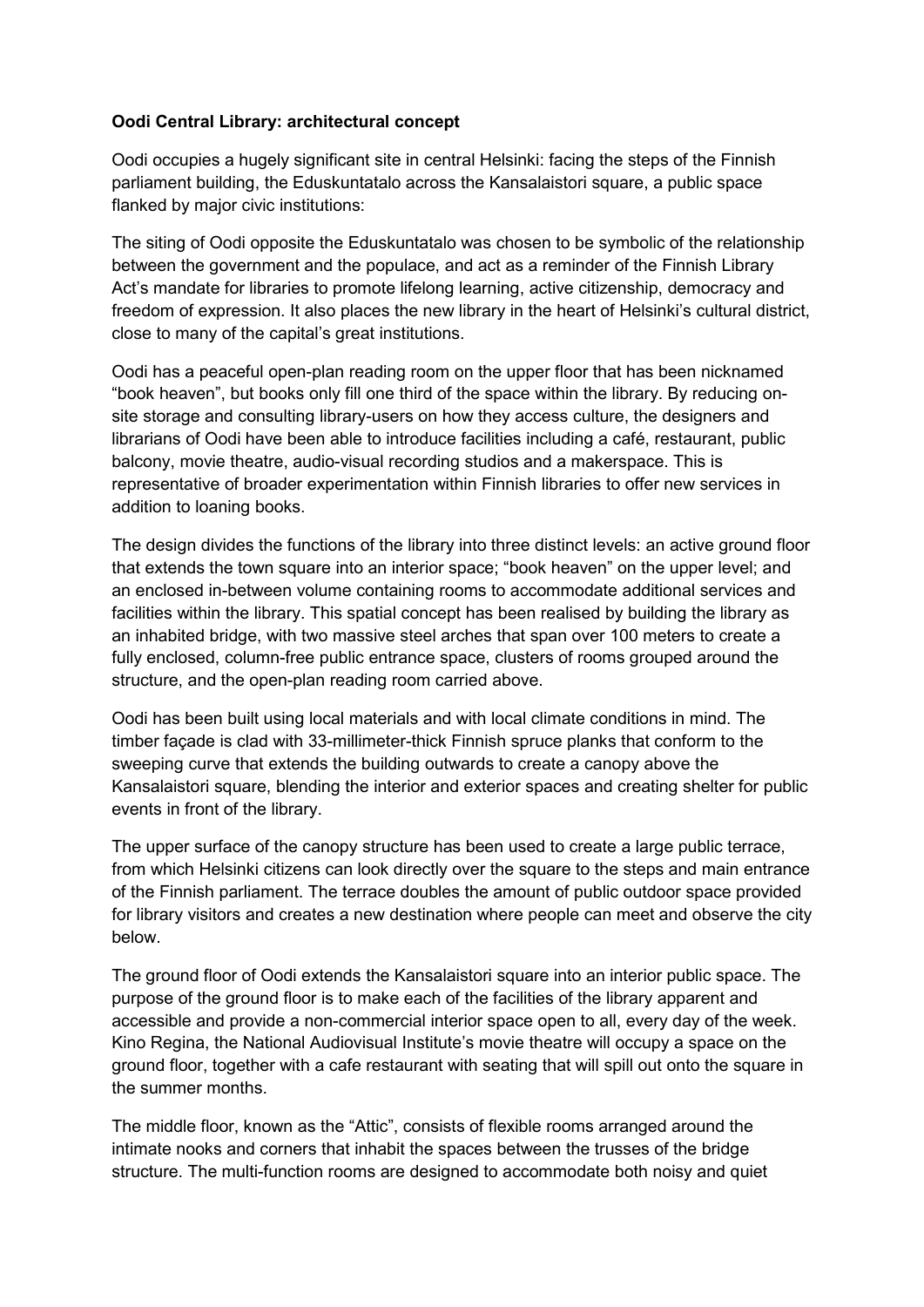activities and it is on this floor that Oodi will offer facilities such as its makerspace and recording studios.

"Book Heaven" on the top floor, is a vast open landscape topped with an undulating cloudlike white ceiling punctured by circular rooflights. Here the best characteristics of the modernist library meet the possibilities provided by 21st Century technologies. The serene atmosphere invites visitors to read, learn, think and to enjoy themselves. From this level visitors can enjoy an unobstructed 360-degree panorama view of the city centre, or step out onto the terrace overlooking Kansalaistori square.

The spaces for maintenance and library logistics are located at basement level. The administration and storage spaces are kept to the minimum on the publicly accessed levels to maximize the open and accessible nature of the library. The administrative and storage functions of the Helsinki Public Library network will remain at the main library in nearby Pasila.

In addition to the core operations, there will be a wide range of auxiliary services that provide public information, including Helsinki Info, the City of Helsinki's information centre and Europa Experience, the centre for EU related information. Other facilities include a community kitchen, an exhibition and information space operated by the City of Helsinki's Urban Environment Division and children's playground Loru with facilities both outside and inside the library.

## **Technical details**

Oodi's spatial concept based on three individual public floors is executed by building the library as an inhabited, asymmetrical bridge spanning over 100 meters over the open ground floor space. The bridge structure consisting of steel trusses and beams is supported by two massive steel arches, tensioned together with a reinforced concrete tension slab. The innovative structural solution has enabled both the construction of the flexible column-free interior spaces and the possibility for the construction of a future road tunnel under the site. Secondary steel trusses support the cantilevering balcony and roof canopy asymmetrically from the arch structure, forming a unique structural design to accommodate both permanent and temporary functions for both the library and the public realm.

Oodi has been built using local materials and with local climate conditions in mind. The wooden façade is made from pre-fabricated elements. 33-millimeter-thick Finnish highquality spruce has been used for the cladding. A specific grading and quality control system was developed for the timber, the sawing and the treatment of the slats. The complex curved geometry was designed and manufactured using algorithm-aided parametric 3D design methods in order to achieve the required precision. The appearance of the façade will develop over the years towards a deeper, richer version of its initial hue.

The design of the building envelope is intrinsic to the passive energy approach adopted by the project team. Detailed analysis of the façade performance has informed the environmental solutions and has allowed the team to minimize the requirement for mechanical environmental control systems, which facilitates the highly flexible architectural solution. The glass facades allow for large amounts of functional daylight in the public areas,